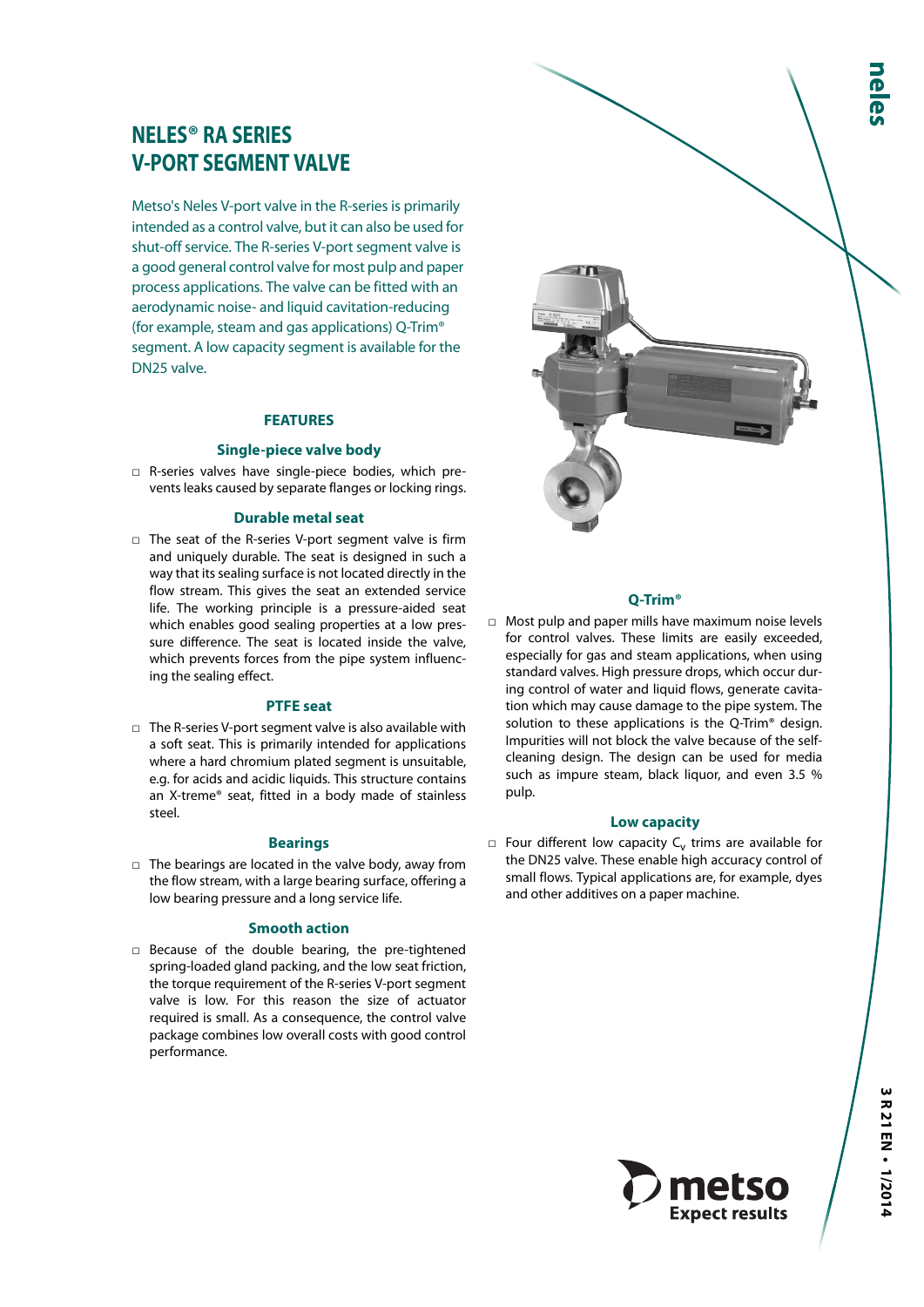## **EXPLODED VIEW**



## **PARTS LIST (standard construction)**

| Part         | <b>Name</b>                            | <b>BODY MATERIAL</b>                      |
|--------------|----------------------------------------|-------------------------------------------|
| $\mathbf{1}$ | Body                                   | ASTM A351 gr. CF8M                        |
| 3            | V-port segment                         | SIS 2324 + chromium / SIS 2324 / AISI 329 |
| 4            | Seat                                   | Cobalt based alloy / PTFE 1)              |
| 4A           | <b>Back ring</b>                       | AISI 316                                  |
| 5            | Lock spring                            | <b>INCONEL 625</b>                        |
| 6            | Back seal                              | Stainless steel + PTFE                    |
| 9            | <b>Gland follower</b>                  | ASTM A351 gr. CF8M                        |
| 10           | <b>Blind flange</b>                    | ASTM A351 gr. CF8M                        |
| 11           | Drive shaft                            | SIS 2324/AISI 329 duplex SS               |
| 12           | Shaft                                  | SIS 2324/AISI 329 duplex SS               |
| 13           | Key                                    | SIS 2324/AISI 329                         |
| 14           | Cylindrical pin                        | SIS 2324/AISI 329                         |
| 15           | Cylindrical pin                        | SIS 2324/AISI 329                         |
| 16           | Bearing                                | PTFE + SS net                             |
| 17           | Bearing                                | PTFE + SS net                             |
| 19           | Sealing plate                          | Graphite                                  |
| 20           | Packing                                | PTFE/Graphite 1)                          |
| 22           | Filling ring<br>(only low Cv 1"/DN 25) | <b>Stainless Steel AISI 316</b>           |
| 24           | Stud                                   | ISO 3506 A4-80/B8M                        |
| 25           | Hexagon nut                            | ISO 3506 A4-80/B8M                        |
| 26           | Hexagon bolt                           | ISO 3506 A4-80/B8M                        |
| 30           | <b>Retainer Plate</b>                  | AISI 316                                  |
| 32           | Spring stack                           | SIS 2324 & CrMo Steel + ENP               |
| 33           | Back-up ring                           | PTFE                                      |
| 35           | Identification plate                   | AISI 304                                  |

1) Alternative materials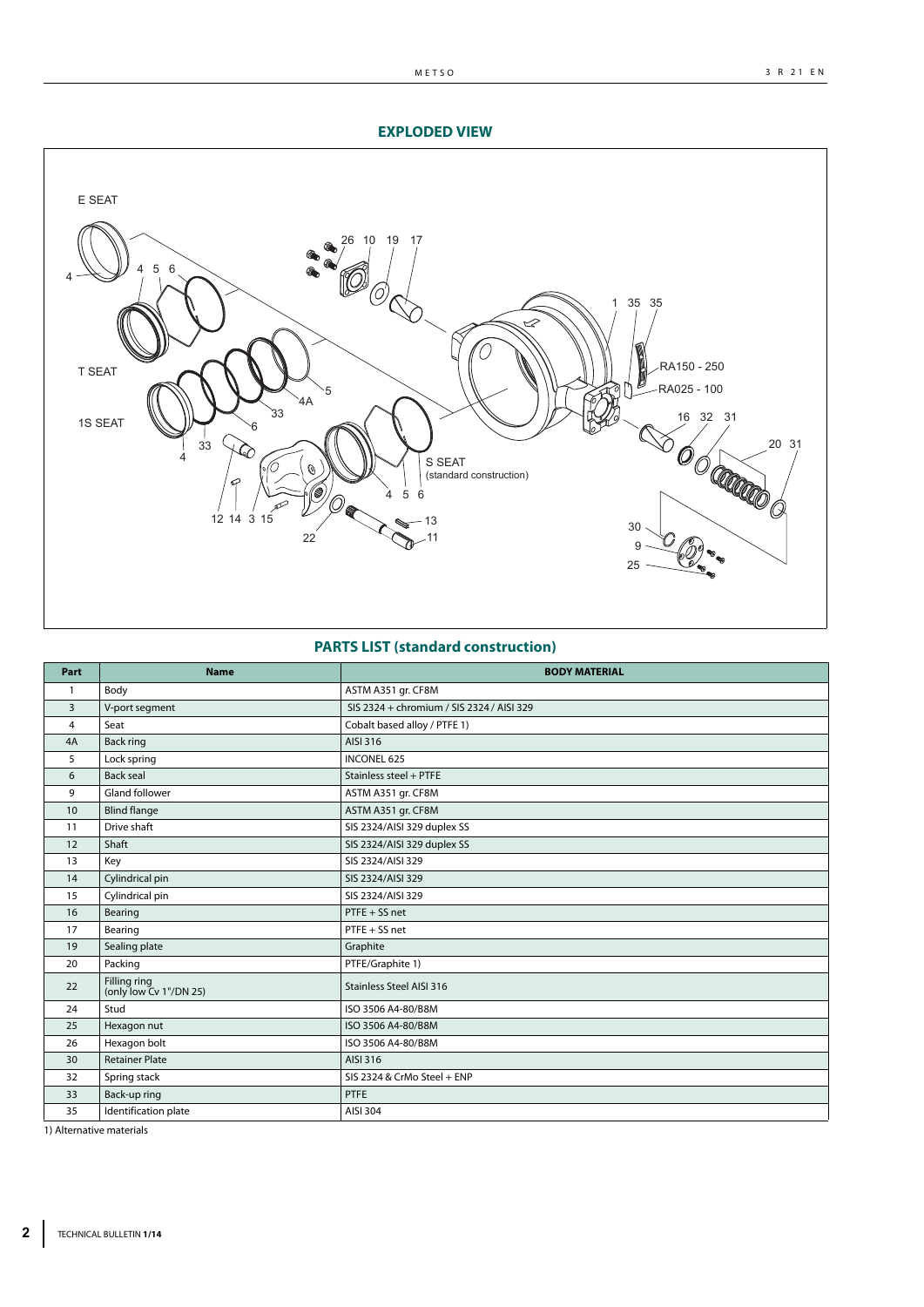## **TECHNICAL SPECIFICATIONS**

## **Type**

Reduced-bore quarter-turn valve – RA mounted between flanges

## **Pressure ratings**

Body

RA: ASME 300 / PN 40 Trim: See table below

|                                | <b>RA</b>                   |                            |
|--------------------------------|-----------------------------|----------------------------|
| <b>Valve size</b><br>DN / inch | max<br>shut-off<br>dp (bar) | max<br>control<br>dp (bar) |
| 0251"                          | 50                          | 35                         |
| 040 /1 1/2"                    | 50                          | 35                         |
| 050/2"                         | 50                          | 35                         |
| 065 / 21/2"                    | 50                          | 35                         |
| 080/3"                         | 50                          | 35                         |
| 100/4"                         | 40                          | 25                         |
| 150/6"                         | 40                          | 25                         |
| 200/8"                         | 35                          | 25                         |
| 250/10"                        | 35                          | 20                         |

#### **Size**

RA: DN25, 40, 50, 65, 80, 100, 150, 200, 250

## **Face-to-face dimensions**

RA According to Metso internal standard

#### **Temperature range**

 $-40... +260$  °C.

#### **Inherent flow characteristic**

Equal percentage.

## **Tightness**

Tightness testing is done in the direction indicated by the arrow according to standard ISO 5208 (see page 4). The standard tightness of the metal-seated V-port segment valve is 10 x ISO 5208 Rate D. The tightness corresponds to standard ANSI/FCI 70.2 Class IV x 1/100.

#### **Pressure and tightness testing of the valve**

Every valve manufactured by Metso is subjected to a body pressure test and a trim tightness test. The test pressure of an R-series body is 1.5 x the maximum operating pressure. The pressure of the tightness test is 1.1 x the maximum operating pressure. The testing medium is water.

|                          | Maximum allowable leakage |               |
|--------------------------|---------------------------|---------------|
| <b>Size</b><br>DN / inch | Metal seat                | Soft seat     |
| 25/1                     | $1.50$ ml/min             | $0.15$ ml/min |
| 40/11/2                  | $2.40$ ml/min             | $0.24$ ml/min |
| 50/2                     | $3.00$ ml/min             | $0.30$ ml/min |
| 65/21/2                  | 3.90 ml/min               | $0.39$ ml/min |
| 80/3                     | 4.80 ml/min               | $0.48$ ml/min |
| 100/4                    | $6.00$ ml/min             | $0.60$ ml/min |
| 150/6                    | $9.00$ ml/min             | $0.90$ ml/min |
| 200/8                    | 12.00 ml/min              | $1.20$ ml/min |
| 250/10                   | 15.00 ml/min              | $1.50$ ml/min |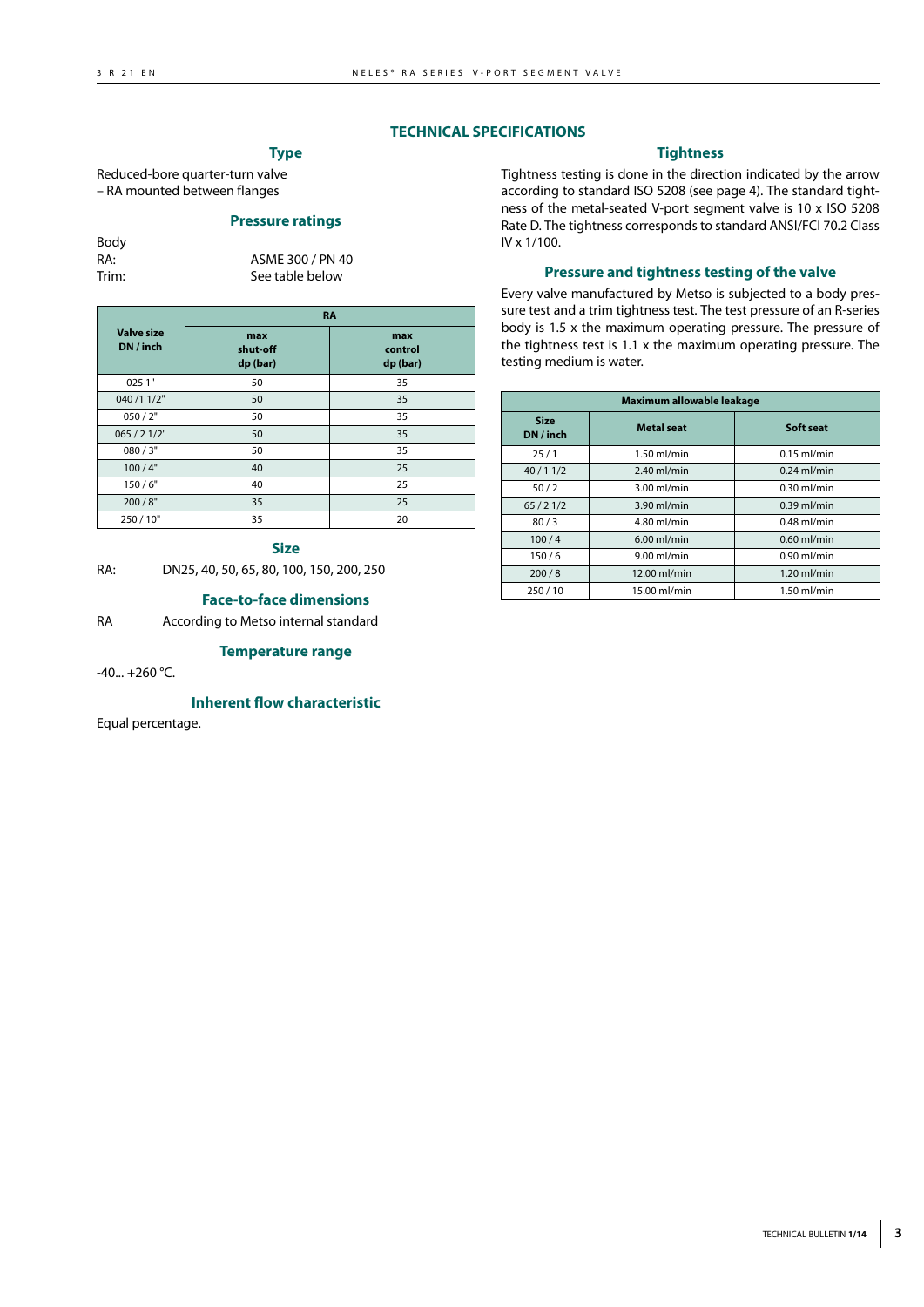## **Maximum operating pressure differential in shut-off service**











Note that max. throttling pressures are mechanical maximum differential pressures at ambient temperature.

In practice you must always check temperature, actuator, load factor, noise, cavitation intensity, velosity, etc. from Nelprof.

|           | <b>Size</b>    | <b>Metal seat, S</b> | Q-Trim                    | Metal seat, 1S            | Q-Trim with 1S            | Soft seat, T2             |
|-----------|----------------|----------------------|---------------------------|---------------------------|---------------------------|---------------------------|
| <b>DN</b> | <b>Inch</b>    | $C_v 100 %1$         | $C_v$ 100 % <sup>2)</sup> | $C_v$ 100 % <sup>1)</sup> | $C_v$ 100 % <sup>2)</sup> | $C_v$ 100 % <sup>1)</sup> |
| 25        |                | 45                   | $\qquad \qquad$           | 24                        | $\overline{\phantom{a}}$  | 21                        |
| 40        | 11/2           | 110                  | $\qquad \qquad -$         | 58                        | $\qquad \qquad -$         | 61                        |
| 50        | $\mathcal{P}$  | 180                  | 47                        | 115                       | 30                        | 110                       |
| 65        | 21/2           | 280                  | 96                        | 210                       | 72                        | 215                       |
| 80        | 3              | 420                  | 160                       | 342                       | 130                       | 340                       |
| 100       | $\overline{4}$ | 620                  | 250                       | 510                       | 210                       | 520                       |
| 150       | 6              | 1260                 | 540                       | 1160                      | 500                       | 1070                      |
| 200       | 8              | 2030                 | 880                       | 1910                      | 830                       | 1760                      |
| 250       | 10             | 3210                 | 1510                      | 3050                      | 1440                      | 2830                      |

## **Maximum C<sub>v</sub>-coefficients for RA-series valves**

1) 100 % corresponds to 95° turning angle 2) For Q-R-valves, 100 % corresponds to 90° turning angle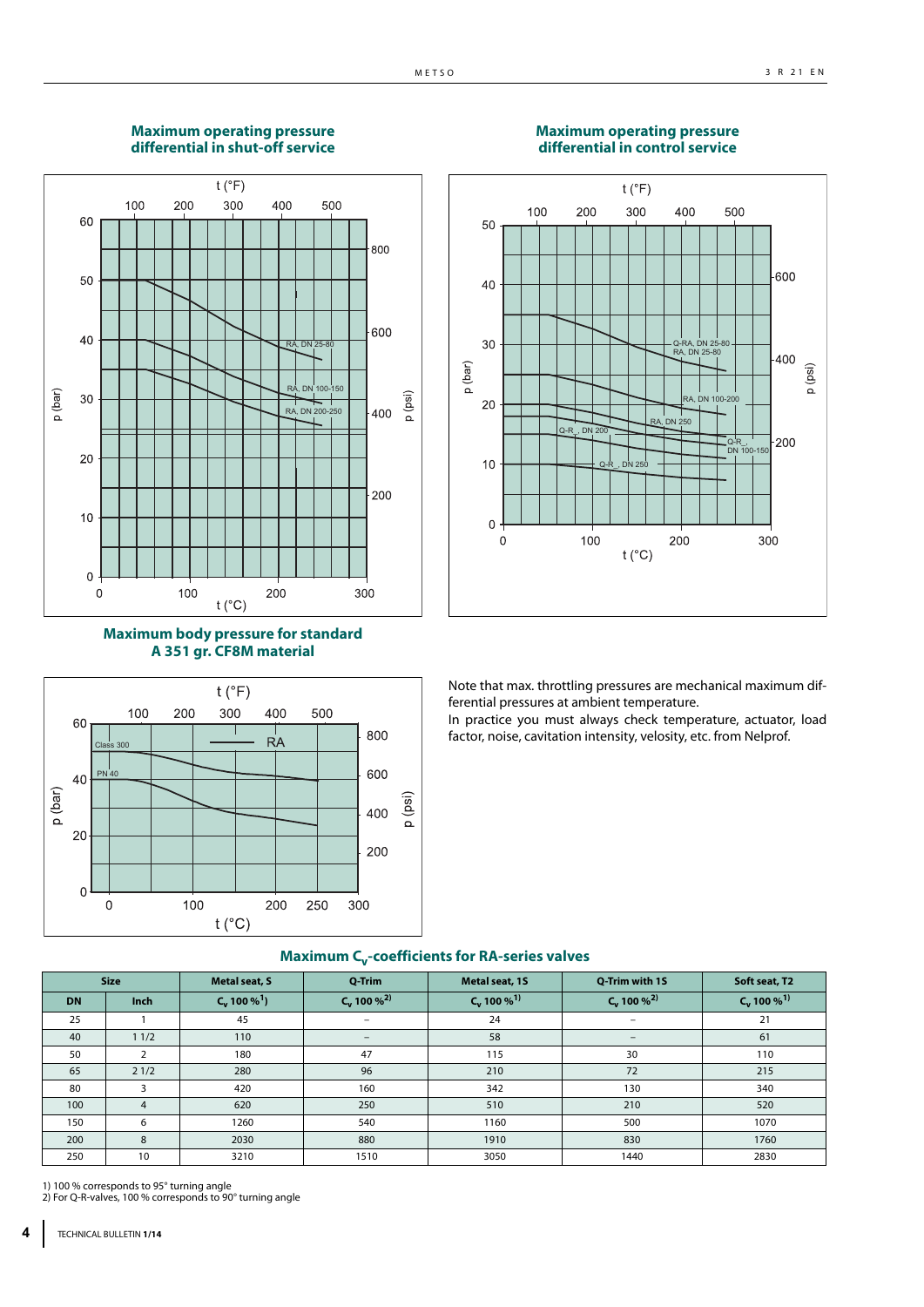## **SEATS DESIGN**



**S seat**

## **ACTUATOR SELECTION, R-SERIES VALVE**

Valve/actuator sizes have been pre-selected. You will find them on pages 7 - 11. The valve/actuator size must be checked with the Nelprof program for each control valve.

|           | <b>Valve size</b> |           | <b>Torque</b> |
|-----------|-------------------|-----------|---------------|
| <b>DN</b> | <b>Inches</b>     | <b>Nm</b> | ft-lb         |
| 25        |                   | 30        | 22            |
| 40        | 1.5               | 30        | 22            |
| 50        | 2                 | 65        | 48            |
| 65        | 2.5               | 65        | 48            |
| 80        | 3                 | 160       | 118           |
| 100       | $\overline{4}$    | 160       | 118           |
| 150       | 6                 | 490       | 362           |
| 200       | 8                 | 675       | 498           |
| 250       | 10                | 1350      | 996           |

#### **Maximum allowed stem torque**

## Temperature range  $-40$  °C... +260 °C / - 40 °F ... +500 °F Service General service

Spring | Inconel 625

#### **T Soft seat (PTFE + C25 %) Code** Seat body Spring Seat seal Back seal T2 316 SS | Inconel 625 DN 25 - 150 X-treme® DN 200 - 250 filled PTFE PTFE Temperature range T2, -40 °C... +260 °C / -40 °F …+500 °F

Seat Stainless steel + cobalt based hard facing

Seat seal Filled PTFE lip seal/Elgiloy spring

#### **E Non-tight metal seat**

| Seat              | Cobalt based alloy                      |
|-------------------|-----------------------------------------|
| Temperature range | $-40$ °C +260 °C / - 40 °F  +500 °F     |
| Service           | Erosive applications, non-tight design. |
| Note!             | Flow direction arrow is reversed.       |

## **1S 2-way tight metal seat**

| Seat:        | 316 SS + Cobalt based hard facing       |
|--------------|-----------------------------------------|
| Spring:      | Inconel 625                             |
| Seat seal:   | Viton GF                                |
| Temp. range: | $-30$ °C $+200$ °C / $-22$ °F $+186$ °F |
| Service:     | General                                 |

## **TORQUE CHART**

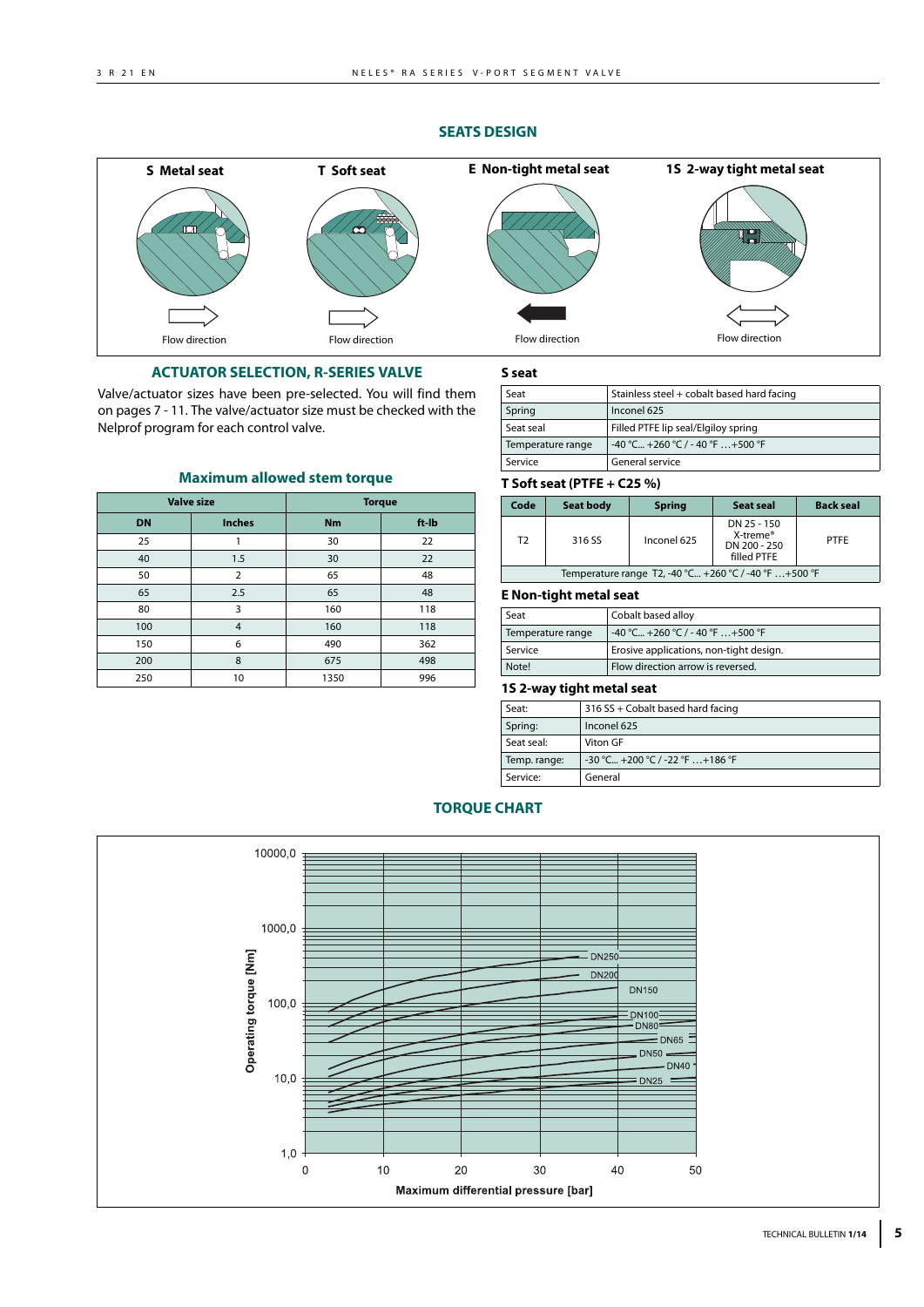## **DIMENSIONS**



|             |           |                      |                |     | 줌   |              | Α   | A1    | g<br>ФB     |            |          |                       |              | $\circ$                  |                                |                          |     |    |          |              |          |
|-------------|-----------|----------------------|----------------|-----|-----|--------------|-----|-------|-------------|------------|----------|-----------------------|--------------|--------------------------|--------------------------------|--------------------------|-----|----|----------|--------------|----------|
|             |           |                      |                |     |     |              |     |       |             |            |          | <b>Dimensions, mm</b> |              |                          |                                |                          |     |    |          |              |          |
| <b>Type</b> | <b>DN</b> | ISO 5211             | A <sub>1</sub> | A   | øB  | $\mathsf{C}$ | øD  | E     | $\mathbf R$ | K          | øO       | M                     | P            | $\sigma$ S1              | $\boldsymbol{\mathfrak{g}}$ S2 | øU1                      | øU2 | øZ | L        | $\mathbf{v}$ | Kg       |
| <b>RA</b>   | 25        | F05                  | 21             | 50  | 64  | 56           | 33  |       | 27          | 102        |          |                       | 17           |                          |                                | $\sim$                   |     |    | 15.5     | 52           | 1.3      |
|             |           |                      |                |     |     |              |     | 127   |             |            | 15       | 4.76                  |              | $\overline{\phantom{a}}$ | 50                             |                          | 6.6 | 35 |          |              |          |
|             | 40        | F05                  | 21             | 60  | 82  | 65           | 49  | 133.5 | 25          | 108.5      | 15       | 4.76                  | 17           | $\overline{\phantom{a}}$ | 50                             | $\overline{\phantom{a}}$ | 6.6 | 35 | 15.5     | 52           | 2.4      |
|             | 50        | F05, F07             | 27             | 75  | 100 | 91           | 60  | 144.5 | 25          | 119.5      | 15       | 4.76                  | 17           | 70                       | 50                             | 9                        | 6.6 | 55 | 15.5     | 67           | 3.7      |
|             | 65        | F05, F07             | 40             | 100 | 118 | 97           | 75  | 151   | 25          | 126        | 15       | 4.76                  | 17           | 70                       | 50                             | 9                        | 6.6 | 55 | 15.5     | 67           | 5.3      |
|             | 80        | F07, F10             | 38             | 100 | 130 | 108          | 89  | 177   | 35          | 142        | 20       | 4.76                  | 22.2         | 102                      | 70                             | 11                       | 9   | 70 | 16       | 94           | 6.2      |
|             | 100       | F07, F10             | 41             | 115 | 158 | 120          | 115 | 186   | 35          | 151        | 20       | 4.76                  | 22.2         | 102                      | 70                             | 11                       | 9   | 70 | 16       | 94           | 9.6      |
|             | 150       | F10, F12             | 55             | 160 | 216 | 174          | 164 | 244   | 44          | 200        | 25       | 6.35                  | 27.8         | 125                      | 102                            | 14                       | 11  | 85 | 22       | 114          | 24       |
|             | 200       | F10, F12<br>F12, F14 | 70<br>82       | 200 | 268 | 201          | 205 | 285   | 50          | 235<br>277 | 30<br>35 | 6.35<br>9.53          | 32.9<br>39.1 | 125                      | 102<br>125                     | 14                       | 11  | 85 | 22<br>26 | 114          | 42<br>68 |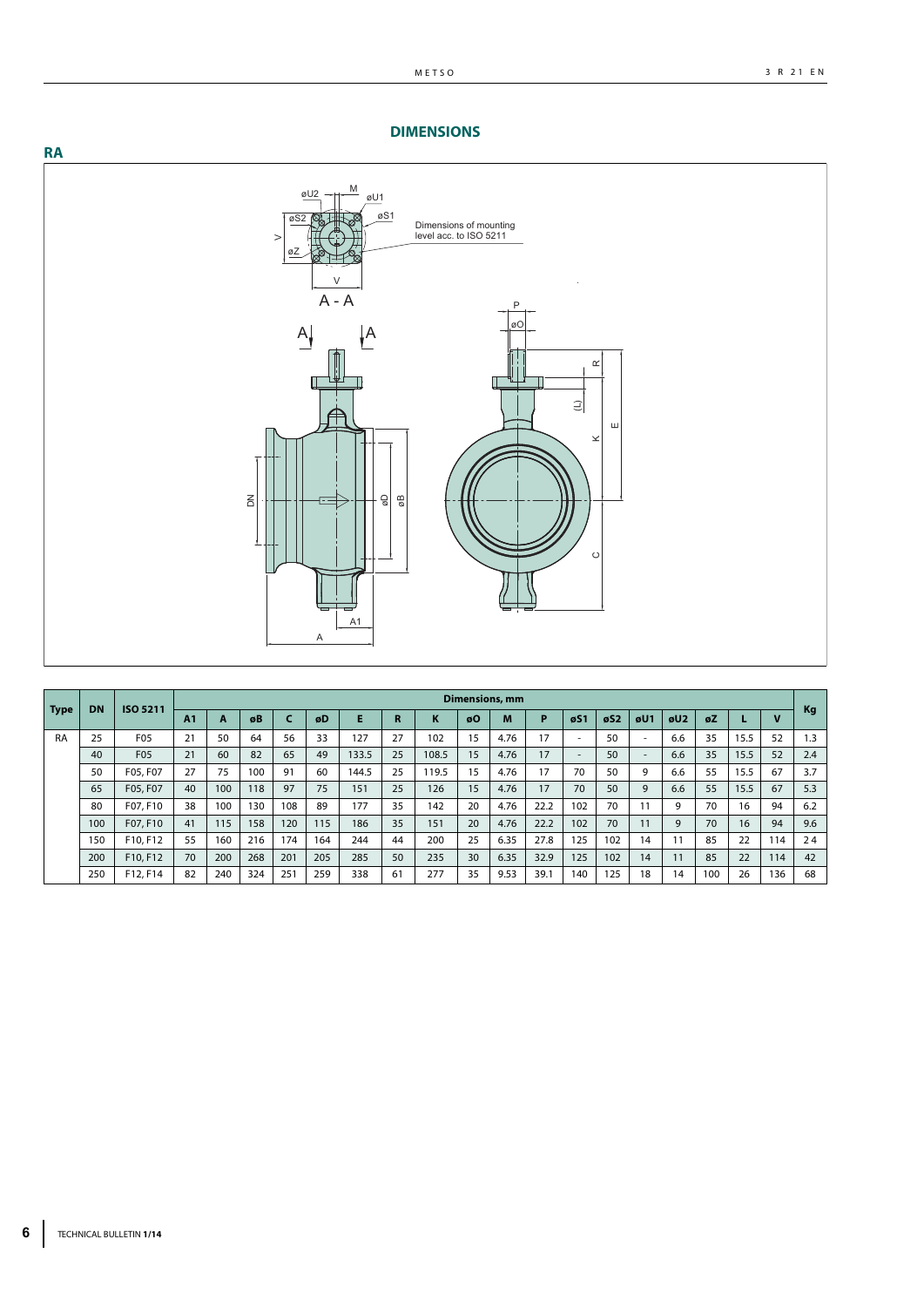## **RA-B1C**



|              | Max.          |           |     |    |     |            |     | <b>Dimensions</b> [mm] |     |              |             |     |     |             | <b>NPT</b> |      |
|--------------|---------------|-----------|-----|----|-----|------------|-----|------------------------|-----|--------------|-------------|-----|-----|-------------|------------|------|
| <b>Type</b>  | $\Delta p$ 1) | <b>DN</b> | A   | A1 | B   | $\epsilon$ | D   | F                      | G   | $\mathbf{x}$ | $\mathbf v$ | J   | н   | <b>Imax</b> |            | Kg   |
| RA 025-B1C6  | 50            | 25        | 50  | 21 | 64  | 56         | 33  | 400                    | 260 | 90           | 36          | 168 | 305 | 310         | 1/4        | 5,5  |
| RA 040-B1C6  | 50            | 40        | 60  | 21 | 82  | 65         | 49  | 400                    | 260 | 90           | 36          | 175 | 320 | 310         | 1/4        | 6,6  |
| RA_050-B1C6  | 50            | 50        | 75  | 27 | 100 | 91         | 60  | 400                    | 260 | 90           | 36          | 185 | 355 | 310         | 1/4        | 8    |
| RA 050-B1C9  | 50            | 50        | 75  | 27 | 100 | 91         | 60  | 455                    | 315 | 110          | 43          | 185 | 365 | 305         | 1/4        | 13,5 |
| RA 065-B1C6  | 50            | 65        | 100 | 40 | 118 | 97         | 75  | 400                    | 260 | 90           | 36          | 192 | 367 | 310         | 1/4        | 9,5  |
| RA 065-B1C9  | 50            | 65        | 100 | 40 | 118 | 97         | 75  | 455                    | 315 | 110          | 43          | 192 | 380 | 305         | 1/4        | 15   |
| RA 080-B1C6  | 50            | 80        | 100 | 38 | 130 | 108        | 89  | 400                    | 260 | 90           | 36          | 200 | 390 | 310         | 1/4        | 11   |
| RA 080-B1C9  | 50            | 80        | 100 | 38 | 130 | 108        | 89  | 455                    | 315 | 110          | 43          | 200 | 400 | 305         | 1/4        | 16   |
| RA 100-B1C6  | 40            | 100       | 115 | 41 | 158 | 120        | 115 | 400                    | 260 | 90           | 36          | 210 | 410 | 310         | 1/4        | 15   |
| RA 100-B1C9  | 40            | 100       | 115 | 41 | 158 | 120        | 115 | 455                    | 315 | 110          | 43          | 210 | 420 | 305         | 1/4        | 19   |
| RA_150-B1C9  | 25            | 150       | 160 | 55 | 216 | 174        | 164 | 455                    | 315 | 110          | 43          | 260 | 515 | 305         | 1/4        | 34   |
| RA_150-B1C11 | 40            | 150       | 160 | 55 | 216 | 174        | 164 | 540                    | 375 | 135          | 51          | 265 | 530 | 310         | 3/8        | 40   |
| RA 150-B1C13 | 40            | 150       | 160 | 55 | 216 | 174        | 164 | 635                    | 445 | 175          | 65          | 280 | 550 | 325         | 3/8        | 55   |
| RA 200-B1C9  | 15            | 200       | 200 | 70 | 268 | 201        | 205 | 455                    | 315 | 110          | 43          | 294 | 575 | 305         | 1/4        | 52   |
| RA 200-B1C11 | 32            | 200       | 200 | 70 | 268 | 201        | 205 | 540                    | 375 | 135          | 51          | 310 | 590 | 310         | 3/8        | 59   |
| RA_200-B1C13 | 35            | 200       | 200 | 70 | 268 | 201        | 205 | 635                    | 445 | 175          | 65          | 325 | 610 | 325         | 3/8        | 73   |
| RA 250-B1C13 | 30            | 250       | 240 | 82 | 324 | 251        | 259 | 635                    | 445 | 175          | 65          | 366 | 730 | 325         | 3/8        | 100  |
| RA 250-B1C17 | 35            | 250       | 240 | 82 | 324 | 251        | 259 | 770                    | 545 | 215          | 78          | 373 | 750 | 340         | 3/8        | 125  |

1) Max  $\Delta p$  in on-off service with actuator load factor 0.6 and supply pressure 5 bar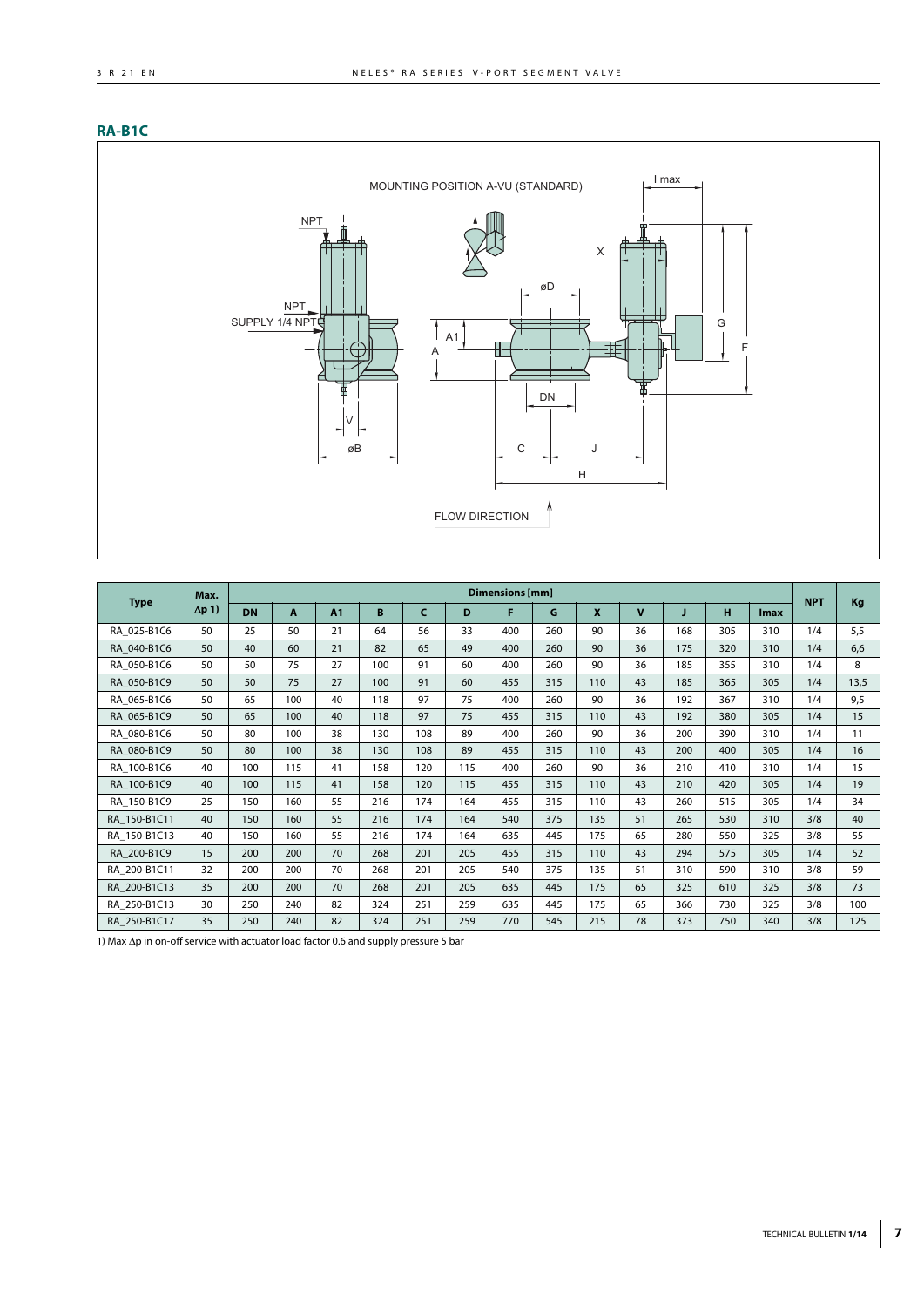## **RA - B1J, B1JA**



|                     | Max.          |           |     |                |     |     |     |     | Dimensions, mm |             |             |     |     |              |            |     |
|---------------------|---------------|-----------|-----|----------------|-----|-----|-----|-----|----------------|-------------|-------------|-----|-----|--------------|------------|-----|
| <b>Type</b>         | $\Delta p$ 1) | <b>DN</b> | A   | A <sub>1</sub> | øB  | C   | øD  | F   | G              | $\mathbf x$ | $\mathbf v$ | J   | н   | <b>I</b> max | <b>NPT</b> | kg  |
| RA 025-B1J6/B1JA6   | 50/50         | 25        | 50  | 21             | 64  | 56  | 33  | 485 | 368            | 110         | 36          | 167 | 291 | 305          | 3/8        | 17  |
| RA 040-B1J6/B1JA6   | 50/50         | 40        | 60  | 21             | 82  | 65  | 49  | 485 | 368            | 110         | 36          | 174 | 306 | 305          | 3/8        | 16  |
| RA 050-B1J6/B1JA6   | 50/50         | 50        | 75  | 27             | 100 | 91  | 60  | 485 | 368            | 110         | 36          | 184 | 343 | 305          | 3/8        | 17  |
| RA 065-B1J6/B1JA6   | 50/50         | 65        | 100 | 40             | 118 | 97  | 75  | 485 | 368            | 110         | 36          | 194 | 358 | 305          | 3/8        | 19  |
| RA 080-B1J6/B1JA6   | 25/50         | 80        | 100 | 38             | 130 | 108 | 89  | 485 | 368            | 110         | 36          | 199 | 374 | 305          | 3/8        | 20  |
| RA 100-B1J6/B1JA6   | 12/50         | 100       | 115 | 41             | 158 | 120 | 113 | 485 | 368            | 110         | 36          | 209 | 398 | 305          | 3/8        | 23  |
| RA 150-B1J6/B1JA6   | $-125$        | 150       | 160 | 55             | 216 | 174 | 164 | 485 | 368            | 110         | 36          | 257 | 498 | 305          | 3/8        | 37  |
| RA 025-B1J8/B1JA8   | 50/50         | 25        | 50  | 21             | 64  | 56  | 33  | 560 | 420            | 135         | 43          | 168 | 293 | 305          | 3/8        | 19  |
| RA 040-B1J8/B1JA8   | 50/50         | 40        | 60  | 21             | 82  | 65  | 49  | 560 | 420            | 135         | 43          | 175 | 308 | 305          | 3/8        | 20  |
| RA 050-B1J8/B1JA8   | 50/50         | 50        | 75  | 27             | 100 | 91  | 60  | 560 | 420            | 135         | 43          | 185 | 345 | 305          | 3/8        | 21  |
| RA 065-B1J8/B1JA8   | 50/50         | 65        | 100 | 40             | 118 | 97  | 75  | 560 | 420            | 135         | 43          | 195 | 360 | 305          | 3/8        | 23  |
| RA 080-B1J8/B1JA8   | 50/50         | 80        | 100 | 38             | 130 | 108 | 89  | 560 | 420            | 135         | 43          | 200 | 376 | 305          | 3/8        | 24  |
| RA 100-B1J8/B1JA8   | 50/50         | 100       | 115 | 41             | 158 | 120 | 113 | 560 | 420            | 135         | 43          | 210 | 400 | 305          | 3/8        | 27  |
| RA 150-B1J8/B1JA8   | 10/25         | 150       | 160 | 55             | 216 | 174 | 164 | 560 | 420            | 135         | 43          | 258 | 500 | 305          | 3/8        | 41  |
| RA 150-B1J10/B1JA10 | 40/40         |           |     |                |     |     |     | 650 | 490            | 175         | 51          | 275 | 530 | 225          | 3/8        | 55  |
| RA 200-B1J10/B1JA10 | 15/25         | 200       | 200 | 70             | 268 | 201 | 205 | 650 | 490            | 175         | 51          | 310 | 590 | 310          | 3/8        | 75  |
| RA 200-B1J12/B1JA12 | 32/35         |           |     |                |     |     |     | 800 | 620            | 215         | 65          | 324 | 635 | 235          | 1/2        | 100 |
| RA 250-B1J16/B1JA16 | 35/35         | 250       | 240 | 85             | 324 | 251 | 259 | 990 | 760            | 265         | 78          | 373 | 760 | 340          | 1/2        | 170 |

1) Supply pressure BJ 4 bar / BJA 5 bar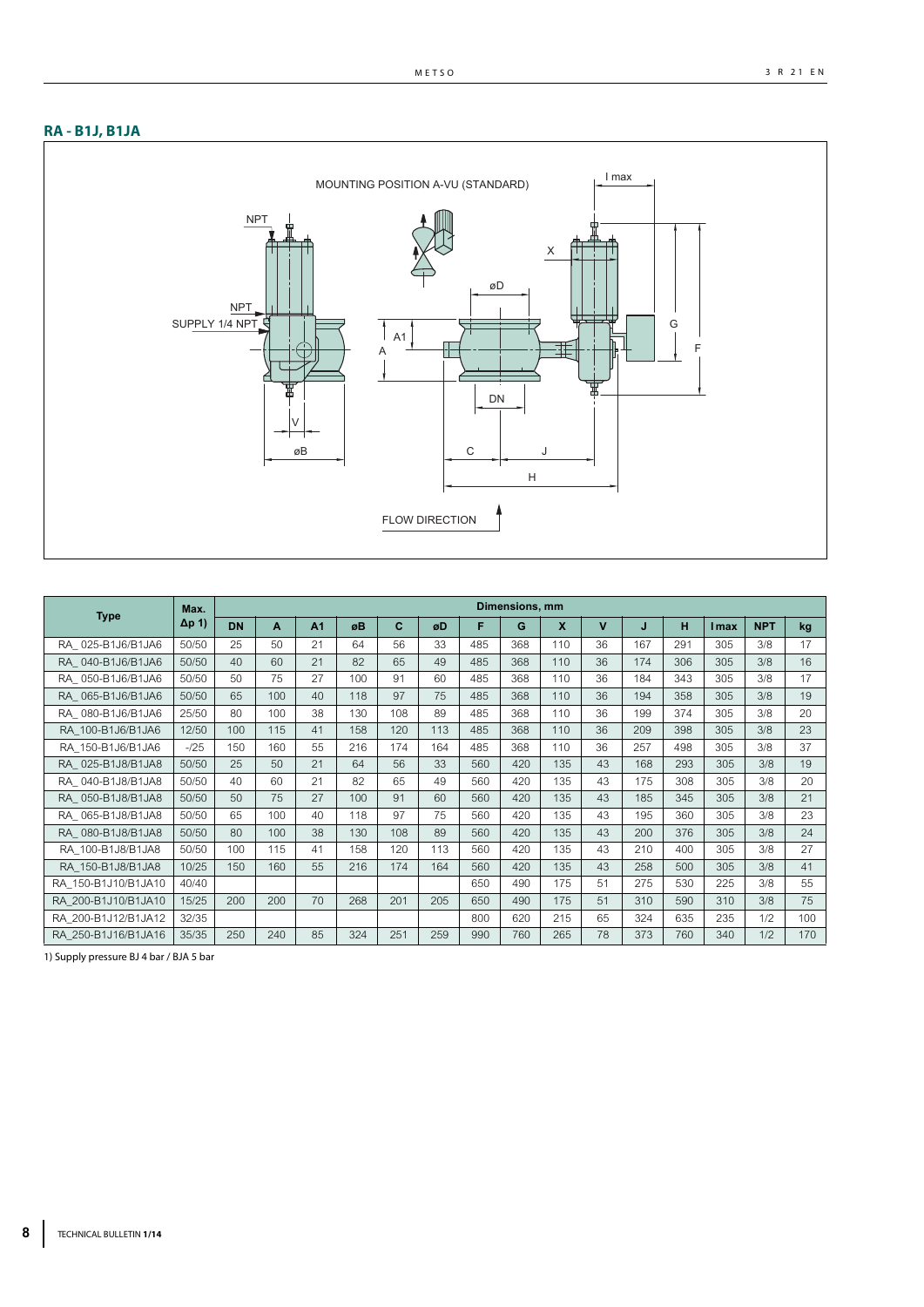## **RA - M**



| <b>TYPE</b> | <b>ACTUATOR/ MOUNTING</b> |           |        |              |    |     |     | Dimensions, mm |     |     |     |    |     |     |
|-------------|---------------------------|-----------|--------|--------------|----|-----|-----|----------------|-----|-----|-----|----|-----|-----|
|             | ISO 5211                  | <b>DN</b> | ØD     | $\mathbf{A}$ | A1 | ØB  |     |                | G   | н   |     | v  | ØZ  | kg  |
| <b>RA</b>   | M07/15F05                 | 25        | 33/38x | 50           | 21 | 64  | 56  | 235            | 184 | 223 | 131 | 52 | 160 | 5.1 |
|             | M07/15F05                 | 40        | 49     | 60           | 21 | 82  | 65  | 235            | 184 | 238 | 137 | 52 | 160 | 6.2 |
|             | M07/15F05                 | 50        | 60     | 75           | 27 | 100 | 91  | 235            | 184 | 275 | 148 | 52 | 160 | 7.5 |
|             | M07/15F05                 | 65        | 75     | 100          | 40 | 118 | 97  | 235            | 184 | 288 | 155 | 52 | 160 | 9.5 |
|             | M07/20F07                 | 80        | 89     | 100          | 38 | 130 | 108 | 235            | 184 | 315 | 171 | 52 | 160 | 10  |
|             | M07/20F07                 | 100       | 115    | 115          | 41 | 158 | 120 | 235            | 184 | 336 | 180 | 52 | 160 | 14  |
|             | M10/25F10                 | 150       | 164    | 160          | 55 | 216 | 174 | 238            | 187 | 439 | 235 | 52 | 200 | 29  |
|             | M12/30F12                 | 200       | 205    | 200          | 70 | 268 | 201 | 307            | 238 | 524 | 276 | 71 | 315 | 52  |
|             | M12/35F12                 | 250       | 259    | 240          | 82 | 324 | 251 | 307            | 238 | 616 | 318 | 71 | 315 | 78  |
|             | M14/35F12                 | 250       | 259    | 240          | 82 | 324 | 251 | 385            | 285 | 621 | 320 | 86 | 400 | 87  |

\*\*) ACTUATORS M07...M12 ARE EQUIPPED WITH HANDWHEEL TYPE SR, ACTUATORS M14...M25 ARE EQUIPPED WITH HANDWHEEL TYPE R.